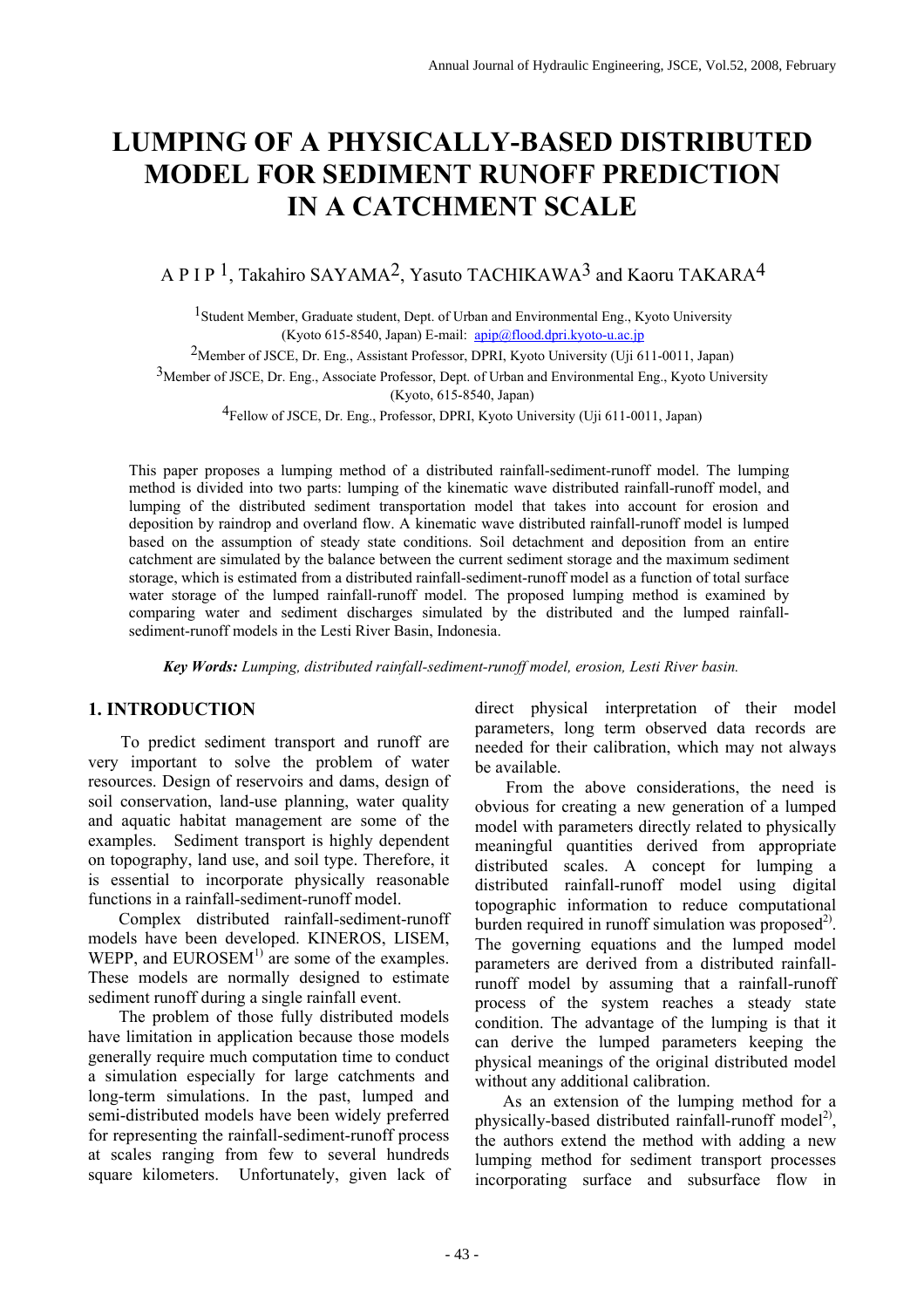unsaturated and saturated zones. This research presents a method to lump a physically-based distributed rainfall-sediment-runoff model as a tool for estimating erosion, runoff, and sediment transport processes in a catchment scale. The lumped model is applied in the Lesti River located in the upper Brantas River basin, Indonesia.

# **2. THE DISTRIBUTED RAINFALL-SEDIMENT-RUNOFF MODEL**

#### **(1) Physically-based Distributed Rainfall-Runoff Model, CDRMV3**

Cell Distributed Rainfall-Runoff Model Version 3 (CDRMV3) as a distributed hydrological model<sup>3)</sup> is used as a base of a distributed sediment transport model. The model includes a stage-discharge, *q-h*, relationship for both surface and subsurface flows<sup>4)</sup>:

$$
q = \begin{cases} v_m d_m (h/d_m)^{\beta}, & 0 \le h \le d_m \\ v_m d_m + v_a (h - d_m), & d_m \le h \le d_a \\ v_m d_m + v_a (h - d_m) + \alpha (h - d_a)^m, & d_a \le h \end{cases}
$$
 (1)  

$$
v_m = k_m i, \quad v_a = k_a i, \quad k_m = k_a / \beta, \quad \alpha = \sqrt{i} / n
$$

where *q* is discharge per unit width; *h* is water depth;  $i$  is the slope gradient;  $k_m$  is the saturated hydraulic conductivity of the capillary soil layer; *ka* is the hydraulic conductivity of the non-capillary soil layer;  $d_m$  is the depth of the capillary soil layer;  $d_a$  is the depths of capillary and non-capillary soil layer; and *n* is the roughness coefficient based on the land cover classes. The continuity equation takes into account flow rate of each grid-cell or slope as:

$$
\frac{\partial h}{\partial t} + \frac{\partial q}{\partial x} = r(t) \tag{2}
$$

where *t* and *x* are time and distance along water flow, respectively; and *r* is the rainfall intensity.

The Lax-Wendroff finite difference scheme is used to solves the one-dimensional kinematic wave equation with the stage-discharge equation to simulate runoff generation and routing. The simulation area is divided into an orthogonal matrix of square grid-cells (250 m x 250 m).

### **(2) Coupling of CDRMV3 and Sediment Transport Model**

The concept of spatially distributed sediment runoff modeling is shown in **Fig. 1**. A sediment transport algorithm is newly added to the CDRMV3. Runoff generation, soil erosion and deposition are computed for each grid-cell and are routed between grid-cells following water flow direction. The sediment transport algorithm includes multiple sources of sediment transport, which are soil detachment by raindrop (*DR*) and hydraulic detachment or deposition driven by overland flow

(*DF*). The basic assumption of this model is that the sediment is yielded when overland flow occurs. The eroded sediment is transported by overland flow to river channels.



**Fig.1** Schematic diagram of the physically based rainfall-sediment-runoff model in the  $i^{th}$  grid-cell scale.

Soil detachment and transport is handled with the continuity equation representing *DR* and *DF* as:

$$
\frac{\partial (h_s c)}{\partial t} + \frac{\partial (q_s c)}{\partial x} = e(x, t)
$$
\n
$$
e(x, t) = DR + DF
$$
\n(3)

where *C* is the sediment concentration in the overland flow  $(kg/m^3)$ ;  $h_s$  is the water depth of overland flow (m);  $q_s$  is the discharge of overland flow  $(m^3/s)$ ; and *e* is the net erosion (kg/m<sup>2</sup>/hr).

Soil detachment by raindrop is given by an empirical equation in which the rate is proportional to the kinetic energy of rainfall and decreases with increasing  $h_s$ . From the observation of rainfall characteristic in the study area<sup>5)</sup> and dampening soil detachment rate by  $h_s^{\,6)}$ , the empirical equation for *DR* for the *i*<sup>th</sup> grid-cell is expressed as:

$$
DR_i = k KE e^{-b*h_{si}} = k 56.48 r_i e^{-b*h_{si}}
$$
 (4)

where  $k$  is the soil detachability (kg/J);  $KE$  is the total kinetic energy of the net rainfall  $(J/m^2)$ ; and *b* is an exponent to be tuned.

Following the theoretical work of  $EUROSEM<sup>6</sup>$ , the concept of transport capacity is used to determine sediment transport rates in overland flow. Sediment transport capacity of overland flow (*TC*) is defined as the maximum value of sediment concentration to transport, which is estimated for each grid-cell. Then for the  $i^{th}$  grid-cell, *DF* is simulated as a result of overland flow and function of *TC* as follows:

$$
DF_i = \alpha \left( TC_i / 1000 - C_i \right) h_{s_i} \tag{5}
$$

where  $\alpha$  is the detachment/deposition efficiency factor. Detachment or deposition by flow is assumed to be proportional to the *TC* deficit. Following the *TC* approach; if actual suspended sediment from upper grid-cells is lower than this capacity, detachment or erosion occurs, otherwise soil deposition excess.

The transportation capacity is calculated based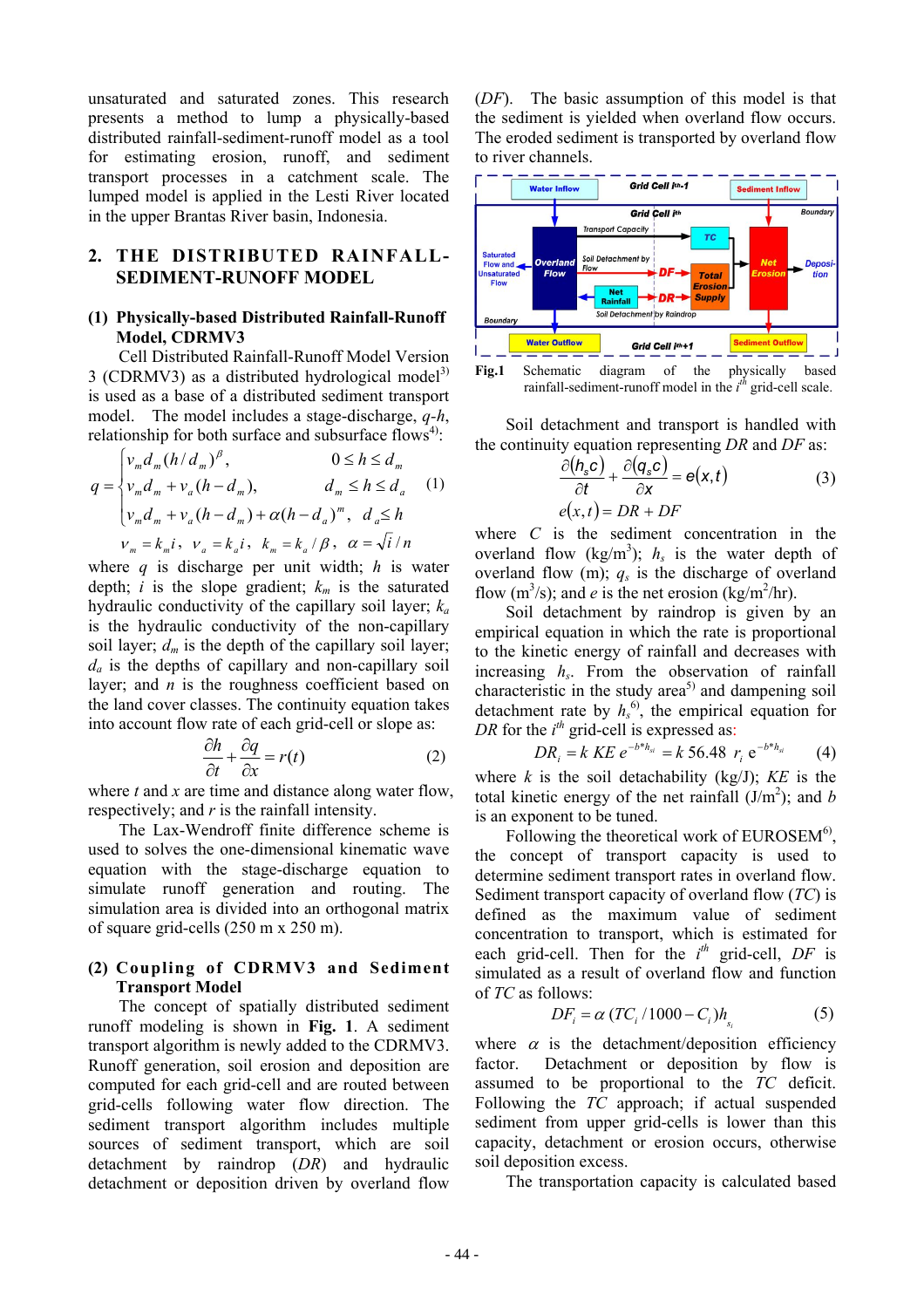on the Unit Stream Power (USP) theory. The USP theory contributing to *TC* is defined as a product of the overland flow velocity, *v*, and slope,  $\hat{i}$ , in the  $i^{th}$ grid-cell. A relationship between USP and the upper limit to the sediment concentration in the overland flow,  $C_t$  (ppm), can be derived<sup>7)</sup> (see Eq. (6)). *TC* is the product of  $C_t$  as follows:

$$
TC = \log C_t = I + J \log((vi - v_{critical}i) / \omega)
$$
 (6)

in which:  $I = 5.435 - 0.386 \log(\omega D_{50} / NU) - 0.457 \log(U^* / \omega)$  $J = 1.799 - 0.409 \log(\omega D_{50} / NU) - 0.314 \log(U^* / \omega)$ *NU w*  $\begin{array}{c} NU \end{array}$   $\parallel$   $\rho_s$ *w*  $\int_{s}^{1} e^{-x} dx = 1$   $g\left(\frac{D_{50}}{1000}\right)^{7}$   $g\left(\frac{D_{s}}{D_{s}}-1\right)$   $g\left(\frac{D_{s}}{D_{s}}-1\right)$ 2 50 2  $\left| \frac{\partial}{\partial 0} \right| \qquad \sqrt{\frac{P_s}{\rho_w}} - 1 \frac{\left| g \right|}{1000}$ 36  $\frac{1}{g} \left( \frac{D_{50}}{1000} \right)$ 36 3 2  $g\left(\frac{D_{\rm so}}{1000}\right)$ ⎠ ⎞  $\parallel$ ⎝  $\left(\frac{\rho_{s}}{2}\right)$  – −  $g\left(\frac{D_{\rm so}}{1000}\right)$ ⎠ ⎞  $\parallel$ ⎝  $\left( \frac{\rho_s}{\rho} \right)$  $= |-\pm$ ρ ρ ρ ρ ω

where *vi* is the unit stream power, m/s (*v* is flow velocity in  $m/s$  and *i* is the slope gradient  $m/m$ );  $v_{critical}$ *i* is the critical unit stream power ( $v_{critical}$  is the critical flow velocity);  $\omega$  is the sediment fall velocity (m/s) calculated by Rubey's equation;  $\rho_s$  is the sediment particle density (kg/m<sup>3</sup>);  $\rho_w$  is the water density (kg/m<sup>3</sup>); *g* is the specific gravity (m/s<sup>2</sup>);  $D_{50}$ is the median of grain size (mm); and *NU* is the kinematic viscosity of the water  $(m/s<sup>2</sup>)$ .  $U^* = \sqrt{g_i h_s}$ ) is the average shear velocity (m/s).

 This model does not explicitly separate rill and interrill erosion. Gullying, river bed erosion, river bank erosion and lateral inflow of sediment to river channel are not considered.

# **3. THE LUMPED RAINFALL-SEDIMENT RUNOFF MODEL**

The basic motivation in lumping lies in the development of a sediment runoff model applicable for a larger catchment scale by considering all the smaller scale processes and information, in which the derivation of lumped governing equations are associated to the physical meaning of model parameters, and it realizes to reduce computational time required in a simulation.

### **(1) Lumping of Physically-Based Distributed Rainfall-Runoff Model**

The lumping method of physically-based distributed rainfall-runoff model<sup>2)</sup> was used and extended. To obtain the lumped sediment runoff model, the process equation, namely the kinematic wave equation, is integrated over the entire system of grid-cells describing the catchment. This is done first by computing the total water volume stored in the soil, on the surface or in the channel network by adding up the single grid-cell volumes as a function of the geomorphology and topology of

the catchment under the assumption of steady state conditions of rainfall-runoff by spatially uniform rainfall input.

The relationship between total storage of water in the  $i^{th}$  grid-cell  $(s_{wi})$  and the outflow discharge in the  $i^{\text{th}}$  grid-cell  $(Q_i)$  is theoretically derived. Flux *Qi* is expressed as the product of rainfall intensity  $(\bar{r})$  and the upslope contributing areas  $(U_i)$ :

$$
Q_i(x) = Q_i(0) + \overline{r} \int_0^x w_i(x) \, dx = \overline{r} U_i + \overline{r} x_i \, w(x)
$$
  

$$
q_i(x) = Q_i(x) / w_i(x) = \overline{r} U_i / w_i(x) + \overline{r} x_i \qquad (7)
$$

where  $x$  is the horizontal distance from the upstream end of a grid-cell and *w* is the width of gridcell. The upslope contributing area can be generated from water flow accumulation data in each grid-cell.

The storage volume of overland flow for the *i th* grid-cell  $(s_w)$  as a function of h, w, and x is given as:

$$
s_{wi} = \int_{0}^{x} h_i(x) w_i(x) dx
$$
 (8)

By substituting the variable of integration from *x* to *q* using the relationship given by (8):

$$
s_{wi} = \frac{w}{\bar{r}} \int_{q(0)}^{q(X)} f(q) \ dq = \frac{w}{\bar{r}} \big[ F(q(x)) - F(q(0)) \big] \tag{9}
$$

**Figure 2** schematically shows a relationship between *q*, *h*, and *F*.  $F(q(x))$  can be further estimated depending on the surface soil condition and *q-h* relationship for three layers. It is assumed that *q* is a function of *h* and can be analytically integrated with *h*. If the values of  $q_i(x)$  using Eq.(7) and  $h_i(x)$  numerically is obtained using Eq.(1), then  $F(q(x))$  can be calculated. The storage of water at the catchment scale,  $S_w$ , can be calculated by adding up *swi* from each grid-cell. Finally, *Q* of the outlet is linked to  $S_w$  as a function of the topographic and physical characteristics of each grid-cell, as well as rainfall intensity. To relate *Q* of the catchment outlet and  $S_w$ , the  $Q-S_w$  relationship was established. Through variable rainfall intensities, the nonlinear  $Q-S_w$  discrete relationship at the study catchment was obtained (**Fig. 3a**). In order to obtain the dynamic distribution of overland flow in the catchment, a relationship between the surface water storage amount, *Sws*, and *Sw* was developed (**Fig. 3a)**.

### **(2) Lumping of Physically-Based Distributed Rainfall-Sediment-Runoff Model**

The same concept is explored to the distributed rainfall-sediment-runoff model to derive how sediment load is related to catchment hydrological response, detachment source type and intensity, and depositional processes. The sediment-runoff processes in this study are affected by dynamic spatial distribution of overland flow.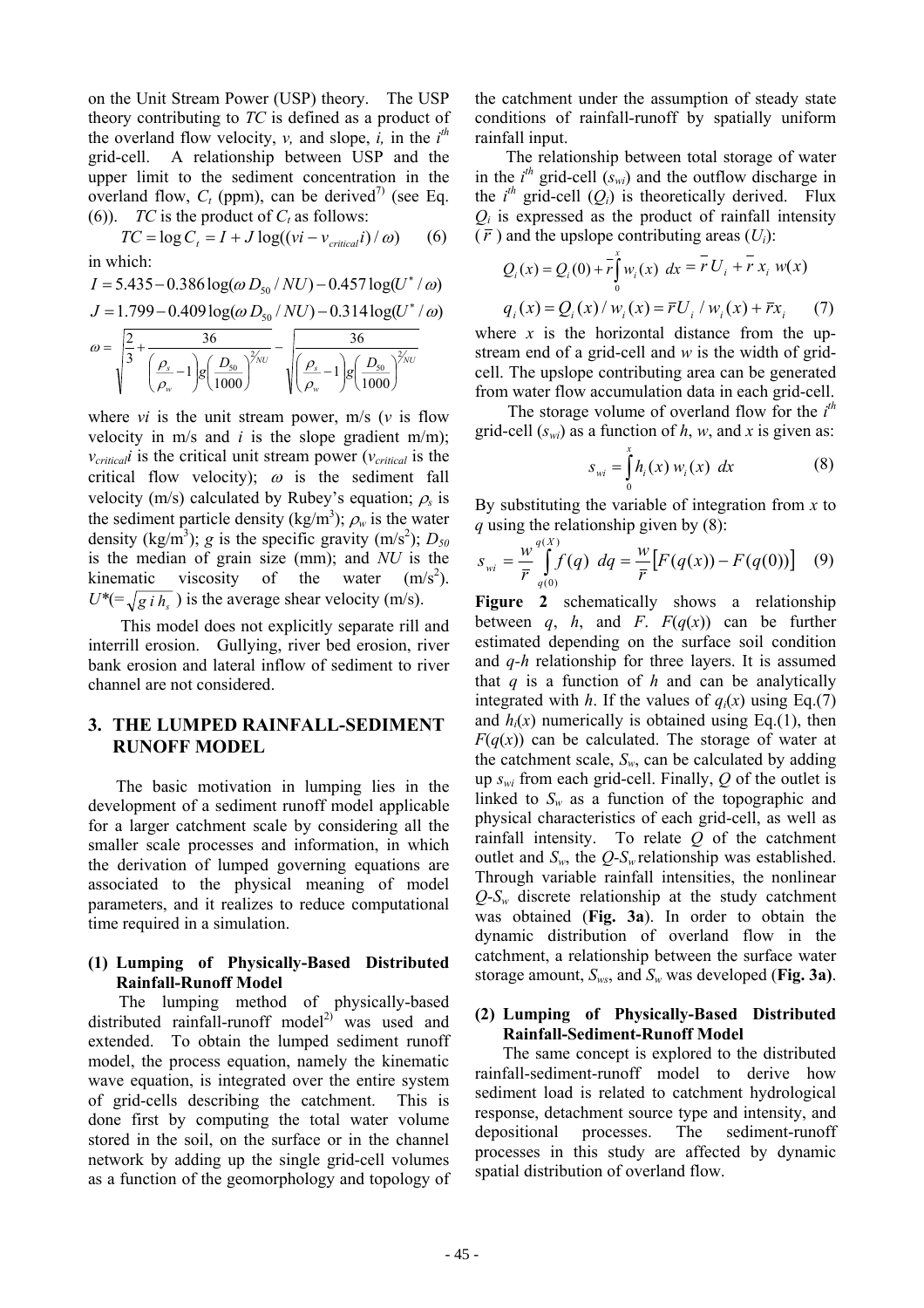



**Fig.3** (a) Plots of discrete relationships between  $Q-S_w$  and  $S_{ws}-S_w$ ; and (b) discrete relationships between  $S_{sw}^{max}-S_{ws}$  and  $h_{s-ary}-S_{ws}$ .

#### a) The Maximum Sediment Storage ( $S<sub>s</sub><sup>max</sup>$ )

The maximum sediment storage is defined as the total sediment transport capacity of overland flow in a whole of the catchment for each time step calculation. Therefore, we expressed the maximum sediment storage as the function of *TC* from the *i th* grid-cell, surface water storage amount in the *i th* grid-cell (*swsi*), and *Sws.* The maximum sediment storage at catchment scale is calculated by adding up  $TC_i$  multiplied to  $s_{wsi}$  for all grid-cells as:

$$
S_s^{\max} = \sum_{k} TC_i \ s_{ws_i} / (S_{ws} 1000) \tag{10}
$$

*TC* (ppm) for the *i*<sup>th</sup> grid-cell has been estimated by: 
$$
TC_i = C_{ti} = 10^{5.0105 + 1.363 \log((USP_i - USP_{critical})/\omega)}
$$
 (11)

where *v* in the  $i^{th}$  grid-cell is calculated if  $h > d_a$ based on the *q*-*h* relationship as:

$$
V_i = k_a i_i + \frac{\sqrt{i_i}}{n_i} (h_i - d_a)^{m-1}
$$
 (12)

#### **b) Sediment Concentration (C)**

Based on the relationship between the current sediment storage  $(S_s)$  (kg/m<sup>3</sup>/hr) and  $S_w$  for each time step calculation, the value of *C* from watershed outlet can be solved as:

$$
C = \frac{S_s}{S_{ws}}\tag{13}
$$

For each time-step calculation *C* is assumed to be uniform over the catchment and this is the variable of sediment continuity (see Eq.(15)).

 To relate the sediment transport variables and the rainfall-runoff variables at the study catchment scale, a discrete relationship between  $S_{ws}$ ,  $S_{s}^{max}$ , and the average of overland flow water depth at the catchment, *hs-avr*, was resulted as shown in **Fig. 3b** using the above procedures.

Finally, the continuity equations of runoff (Eq.  $(14)$ ) and sediment (Eq. $(15)$ ) on a catchment scale:

$$
\frac{dS_w(t)}{dt} = r A - Q
$$
(14)  

$$
\frac{dS_s(t)}{dt} = DR + DF - QC
$$
  

$$
= k KE e^{-b*h_{s-avr}} + \alpha (S_s^{\max} - S_s) h_{s-avr} - QC3600/A
$$
(15)

where *A* is the total area of the catchment  $(m^2)$ .

The relationship between detachment and redeposition represented by Eq.(15) depend on the balance between  $S_s$  and  $S_s^{\max}$ .

The most important feature of this method is that the relationship between  $Q$ ,  $S_w$ ,  $S_{ws}$ ,  $h_{s-avr}$ , and  $S<sub>s</sub><sup>max</sup>$  at the catchment scale are deductively derived as a discrete relationship, which is estimated on the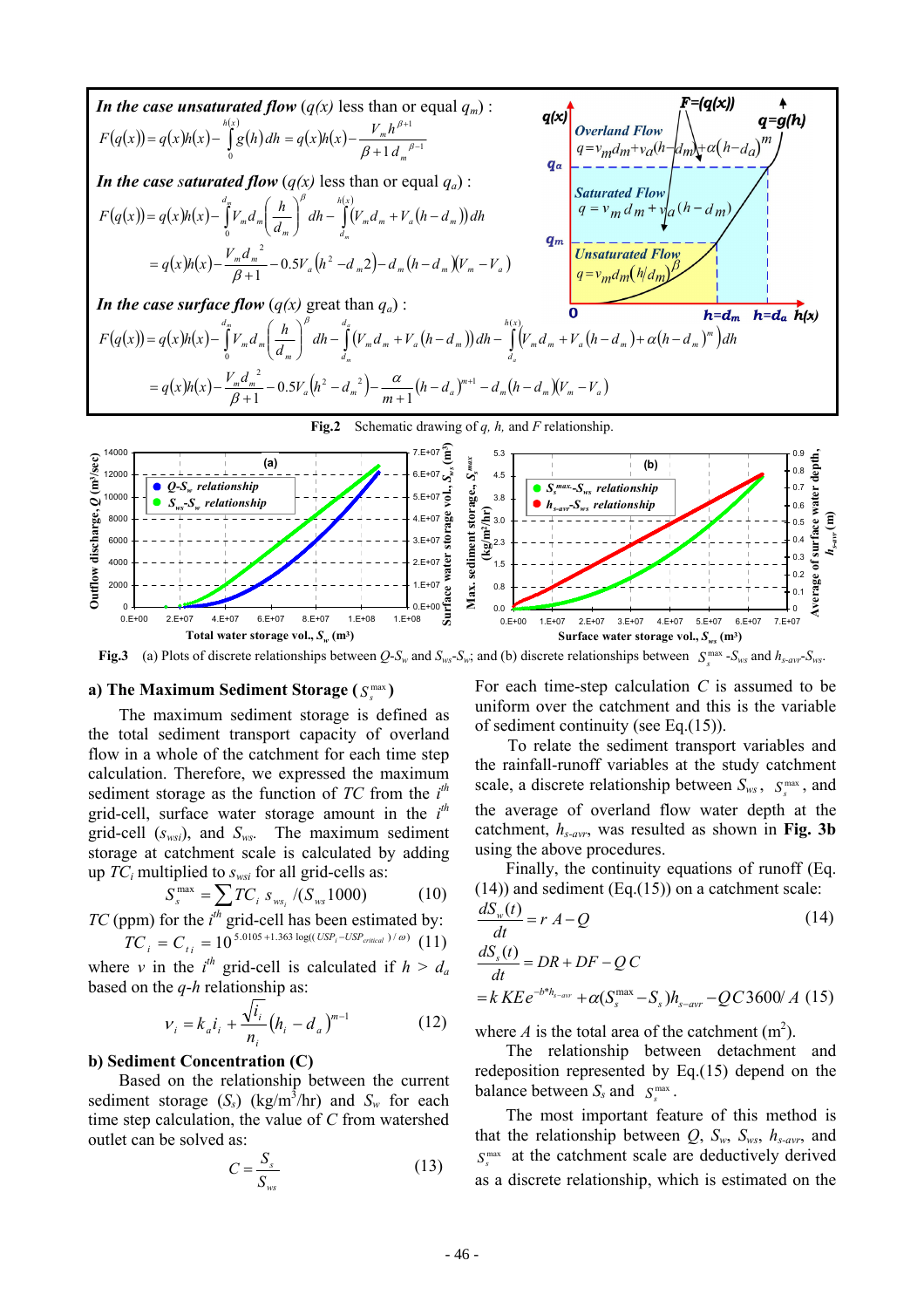basis of the grid-cell from the distributed model and serves basis to solve the continuity equations of the lumped model. Thus transforming the distributed model into a lumped model. The lumped parameters maintain the physical meaning of the original distributed model without any additional calibration. The continuity equations were solved numerically using a fourth-order Runge-Kutta algorithm.

# **4. EVALUATION OF THE LUMPED SEDIMENT RUNOFF MODEL**

The lumped model was applied to the Lesti River catchment  $(351.3 \text{ km}^2)$ , a tributary catchment in the Upper Brantas River basin  $(11,800 \text{ km}^2)$ , in East Java, Indonesia. This area represents a tropical volcanic area, where land use types are largely dominated by agriculture lands. Most of urban lands, dense forests, and paddy fields are relatively small and concentrated in several spot areas (see **Fig. 4)**. At the confluence point of the Lesti River and the Brantas main reach, the Sengguruh dam was constructed in 1998. Unexpectedly, most of the gross storage  $(21.5 \text{ million m}^3)$  has been already filled with the large amount of sedimentation from the Lesti River.

The parameter values of the lumped sediment runoff model were:  $n=0.001-0.3$  m<sup>-1/3</sup>s,  $d_a=0.08-1.2$ m, *dm*=0.04-0.8 m, *Ka*=0.015 m/sec, *m*=1.667, β =8,  $D_{50} = 0.062$  mm,  $k=0.004$  kg/J,  $\alpha=0.98$ ,  $\rho_s = 2650$  $\text{kg/m}^3$ ,  $\rho_w$ =10<sup>3</sup> kg/m<sup>3</sup>, g=9.8 m/s<sup>2</sup>, and *NU*=10<sup>-6</sup> m<sup>2</sup>/s.

**Figures 5** and **6** show comparisons of simulated water and sediment concentration at the outlet for two cases of soil thickness which calculated by the distributed and the lumped models. The blue and black lines are simulated water and sediment concentration by the distributed model and red lines are simulated water and sediment concentration by the lumped model. In the case when soil thickness is shallow (Case 1), discrepancy between the results for both the water discharge and sediment concentration by the lumped and distributed is generally less than in the case surface soil thickness is more thick (Case 2). The difference increases in the case when soil thickness is very thick, where the lumped model generally tends to under estimate water discharge and sediment concentration at the rising limb, and over estimate at the falling limb of hydrograph and sedimentgraph. This difference is due to the assumed steady state condition in deriving the lumped model. In Case 2, the catchment system did not reach a steady state due to slow movement of water for deep soil layer. Thus the  $Q-S_w$  relationship for the lumped model shows some difference from distributed one. In the distributed model, some parts of the catchment are saturated and overland flow happens thus the rising limb of the hydrograph is faster than the lumped one.

Within the range of possible soil depths, the difference is small and it does not cause severe problems for applications. **Table 1** shows the differences value in cumulative total runoff and